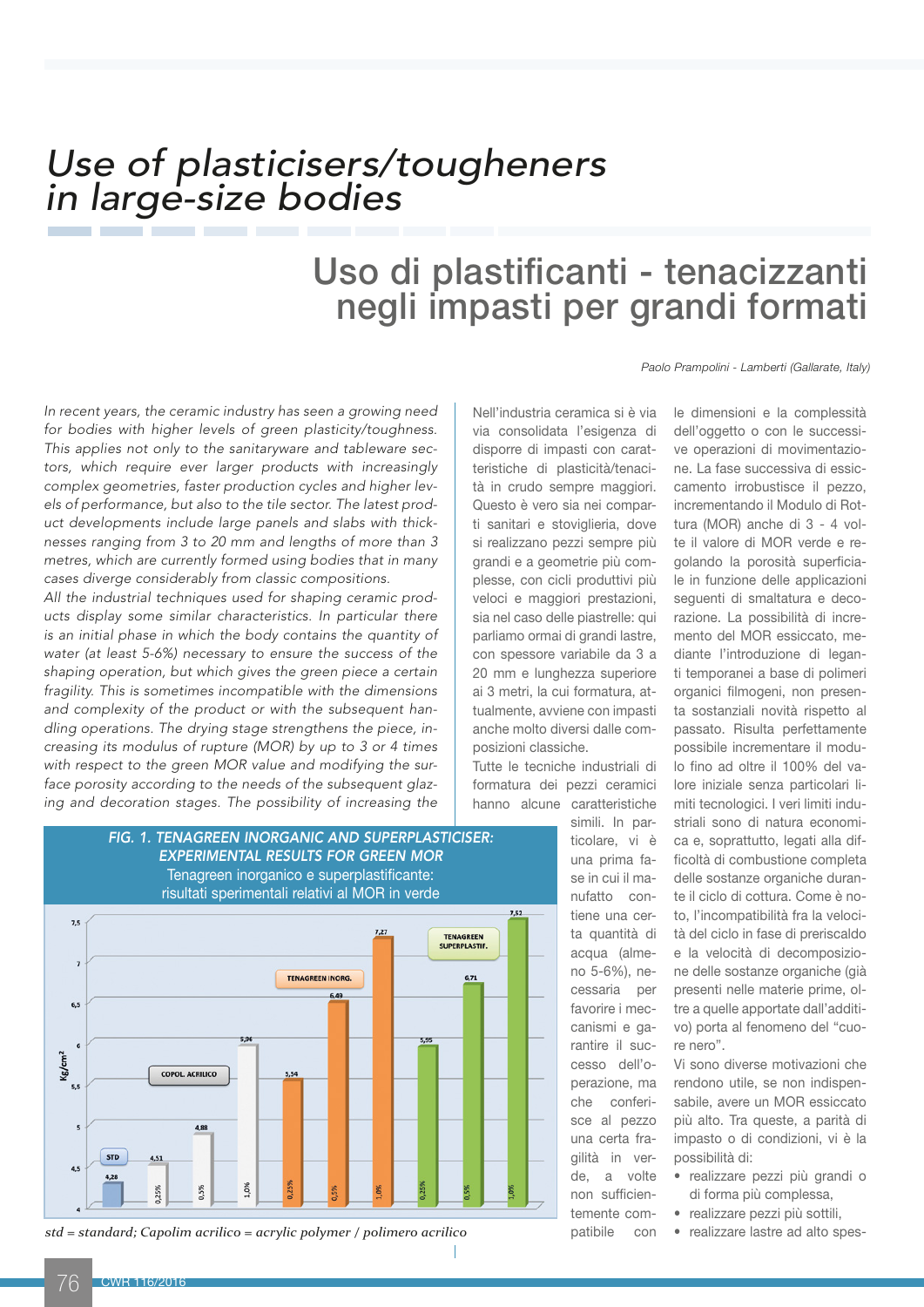



*dried MOR by introducing temporary film-forming organic polymer-based binders is not a new idea. It is perfectly possible to increase the modulus of rupture by up to 100% of the initial value or more without any particular technological constraints. The real limitations in industrial applications are economic in nature and above all concern the difficulty of achieving complete combustion of organic substances during the firing cycle. The incompatibility between the speed of the cycle during the preheating stage and the rate of decomposition of organic substances (which includes both substances already present in the raw materials and those supplied by the additive) lead to the well-known phenomenon of black core defect.* 

*There are various reasons why it is useful, if not essential, to have a higher dried MOR. For the same body and conditions, these include the possibility of:*

- *• producing larger or more complex shaped pieces,*
- *• producing thinner pieces,*
- *• producing high-thickness slabs with a low specific pressure,*
- *• using raw materials that are less valuable, less expensive (with lower plasticity), geographically closer to the manufacturer and susceptible to fewer problems in terms of supply and logistics.*

*Nonetheless, the problem of green strength remains.*

#### ❱ *Increasing green strength*

*For these reasons, the researchers at Lamberti asked themselves how they could increase the green mechanical strength of ceramic articles by using binding additives, and more specifically plasticisers/tougheners. Observing that the majority of binders act only when water is evaporated, they developed specific plasticisers that would begin to act in the presence of water, exploiting the binding effects of temporarily inhibited organically-modified smectites. Alongside plasticisers/tougheners, other products that are being developed and evaluated include special high-molecular-weight polymers synthesised in an emulsion, which also act in the presence of water and exploit the binding mechanisms (adsorption, coalescence and diffusion on the surface of the granules).*  sore con bassa pressione specifica,

• usare materie prime meno pregiate, meno care (e meno plastiche), geograficamente più vicine al produttore e con minori problemi legati alla logistica e all'approvvigionamento.

Rimane tuttavia il problema della resistenza in verde.

#### ❱ Aumentare la resistenza in verde

Alla luce di quanto finora descritto, Lamberti si è posta la domanda di come incrementare la resistenza meccanica in crudo dei manufatti ceramici attraverso l'utilizzo di additivi leganti, nella fattispecie i plastificanti - tenacizzanti.

Dato che la maggior parte dei leganti agisce solo quando l'acqua è evaporata, si è giunti allo sviluppo di additivi plastificanti specifici che iniziano ad agire in presenza d'acqua, sfruttando gli effetti leganti delle smectiti temporaneamente inibite, che vengono modificate organicamente. Ai plastificanti - tenacizzanti si aggiungono inoltre prodotti in fase di perfezionamento di cui è in corso la valutazione: si tratta di alcuni speciali polimeri ad alto peso molecolare, che agiscono anche in presenza d'acqua, sintetizzati in emulsione, di cui si sfruttano le proprietà dei loro meccanismi leganti (adsorbimento, coalescenza e diffusione sulla super-

### *FIG. 2 - TENAGREEN INORGANIC AND SUPERPLASTICISER: EXPERIMENTAL RESULTS FOR DRIED MOR*  Tenagreen inorganico e superplastificante: risultati sperimentali relativi al MOR in essiccato



*std = standard; Capolim acrilico = acrylic polymer / polimero acrilico*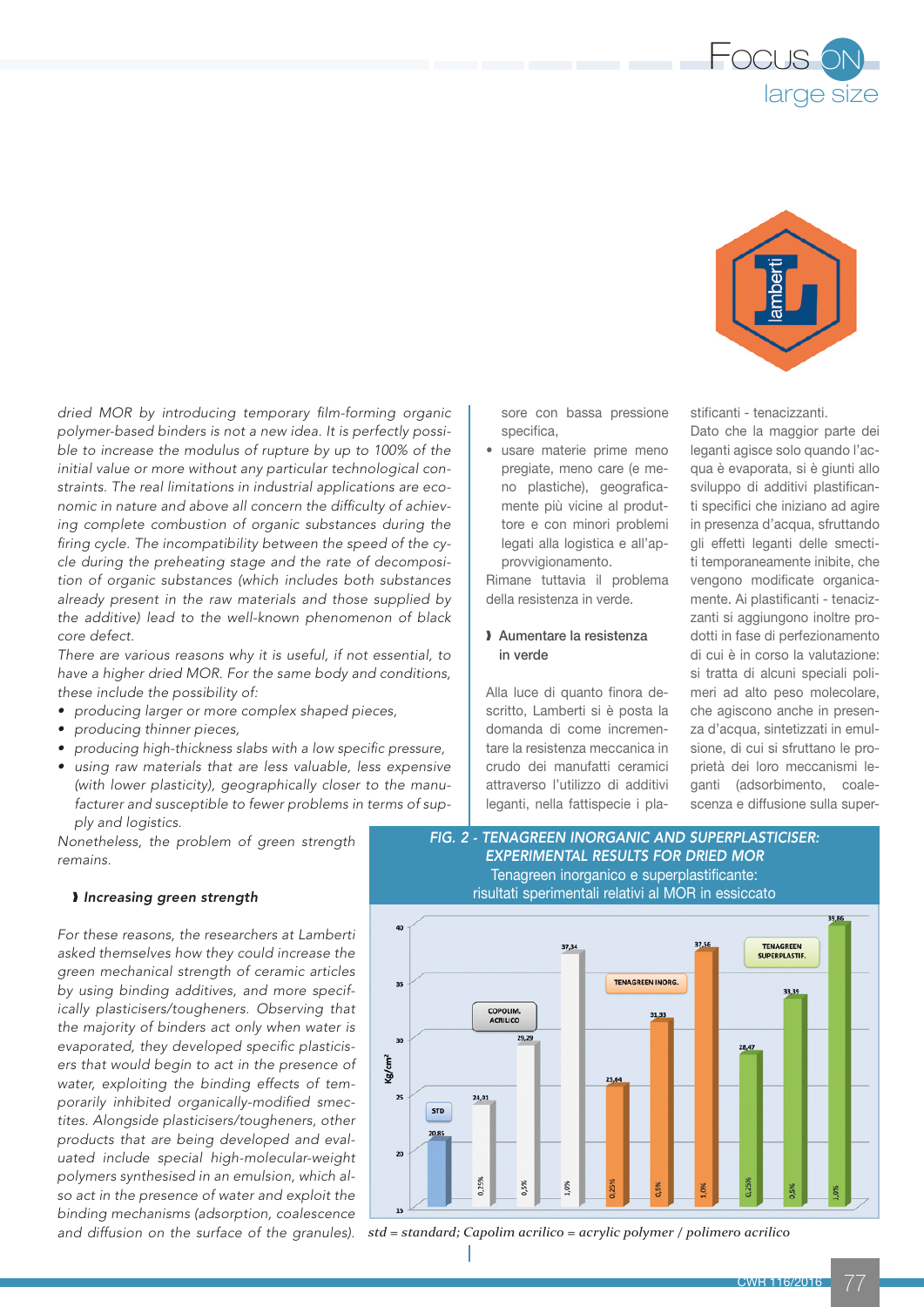*But why is it necessary to increase green strength? Generally speaking, higher green strength is needed for the same reasons as higher dried strength, namely both technical and economic factors. This aspect has become particularly important following the development of fully digitalised lines, starting out from the shaping of large tiles and panels. From a strictly technical point of view, it is questionable whether it still makes sense to position the dryer immediately after the press, a layout that was originally designed for traditional production activities involving vigorous handling operations, conveyor belts, screen printing and rotary decorations involving direct contact, and application of water-based engobes and glazes (which have been found to be the only products capable of reducing MOR at the dryer exit by 10% each). Moving this part of the plant to a pre-kiln position would have the advantage of being able to glaze and decorate green products at low temperature, without the need to cool the pieces prior to digital applications. On the other hand, the chemical and physical conditions of the surface would be considerably modified, especially in terms of green porosity and absorption. In any case, we can be reasonably certain that a change of layout of this kind is feasible considering that large extruded or pressed slabs are currently produced according to this model, although some adaptations are required due to the change in surface properties. A higher green strength would certainly help to achieve the expected results.*

# ❱ *The Tenagreen system*

*Lamberti has focused on products capable of having a positive effect on both green and dried MOR. The aim was to reproduce the overall effect of adding highly plastic clay systems while using:*

- *• very low dosages without undesirable effects;*
- *• a product in a physical form (a stable pumpable liquid) that can be easily dosed at any time and at suitably chosen positions within the plant;*
- *• raw materials of natural origin with a low environmental impact and a low organic content.*

### **Original** standard body Body modified with Tenagreen Plastic clay ~ Argilla plastica **24% 8% Other clays** ~ Altre argille **16% 31% 31%** Total clays ~ Totale argille *40% 39%* Fluxes + aggregates ~ Fondenti + inerti *60% 61%* Tenagreen *0% 0.6%* Density (g/l) ~ Densità (g/l) *1750 1810*

*TAB. 1 CASE HISTORY: STANDARD BODY VS. BODY WITH TENAGREEN* Impasto standard vs. impasto modificato con addizione di Tenagreen

Dried MOR (kg/cm<sup>2</sup>) ~ MOR essiccato (Kg/cm<sup>2</sup>) ) *35-37 36-39* Saving in total cost of the formula (including Tenagreen):  $2 \cdot \epsilon / \text{ton} \sim \text{Risparamio}$  nel costo totale della formula (incluso Tenagreen): 2 €/ton

) *8.2 9.1*

Percentage water difference ~ Differenza percentuale acqua **0 0 -3.5** 

Saving in consumption of natural gas: 10-15%, corresponding to -3.5% evaporated water  $\sim$ Risparmio nel consumo di gas metano: 10-15%, corrispondente a -3.5% di acqua evaporata

Increase in production: approx.  $+3\%$   $\sim$  Aumento di produzione:  $+3\%$  circa

ficie dei granuli).

Ma perché è necessario incrementare la resistenza in verde? In linea generale, le motivazioni sono analoghe a quelle che rendono necessario aumentare la resistenza in essiccato, quindi di ordine tecnico ed economico. Inoltre, un maggiore interesse verso questo tema emerge dall'analisi degli sviluppi tecnici delle linee completamente digitalizzate, a partire dalla formatura di grandi lastre. Da un punto di vista strettamente tecnico è lecito chiedersi se abbia ancora senso il posizionamento dell'essiccatoio appena dopo la pressa, layout che è retaggio di produzioni tradizionali basate su movimentazioni "energiche", trasporto su cinghie, decorazioni serigrafiche e rotocalco a contatto, applicazioni di engobbi e smalti all'acqua (è stato misurato che solo queste ultime possono ridurre il MOR all'uscita essiccatoio di un 10% ognuna). Spostare questa parte dell'impianto in posizione di preforno, produrrebbe invece il vantaggio di poter smaltare e decorare sul verde, a bassa temperatura, senza la necessità di raffreddare i pezzi, condizione richiesta dalle applicazioni digitali. Per contro, verrebbero

> notevolmente modificate le condizioni chimico-fisiche superficiali, soprattutto in termini di porosità in crudo e assorbimento. In ogni caso, si ha la ragionevole certezza che un simile cambio di layout sia fattibile, dato che oggi si producono grandi lastre trafilate o pressate che seguono questo schema, sebbene con alcuni adattamenti richiesti dal cambiamento del

le proprietà superficiali. Certamente, una maggior resistenza in verde aiuterebbe il conseguimento dei risultati attesi.

#### ❱ Il sistema Tenagreen

L'attenzione di Lamberti si è concentrata su prodotti in grado di influenzare positivamente sia il MOR verde che il MOR essiccato. L'obiettivo è stato quello di riprodurre l'effetto globale dell'aggiunta di sistemi argillosi molto plastici, ma:

- a dosaggi molto bassi e senza effetti indesiderati;
- in una forma fisica tale (liquido pompabile stabile nel tempo) da essere facilmente dosabile in ogni momento e in diverse posizioni dell'impianto, da scegliere opportunamente;
- utilizzando materie prime di origine naturale, a basso impatto ambientale e a basso contenuto di sostanze organiche.

Il risultato è il sistema Tenagreen (la cui procedura brevettuale è in corso), già utilizzato da oltre un anno sull'intera produzione di un'azienda ceramica italiana e che pertanto può rappresentare un caso di studio tra i più interessanti. L'azienda produce circa 3 milioni mq/anno di piastrelle in gres porcellanato, soprattutto smaltato (vi è una piccola quota di gres porcellanato tecnico). Le piastrelle sono prodotte nei formati 30x60, 60x60, 45x90 e 60x120 cm con spessore 9-10 mm e i cicli di cottura vanno dai 46 minuti a temperatura 1215 °C ai 54 minuti a temperatura 1220 °C.

Obiettivo dell'azienda era ridurre i costi di produzione attraverso una riformulazione dell'impasto ottenuta diminuendo la percentuale di argilla plastica e ripristinando le precedenti condizioni di resistenza in crudo (MOR verde + MOR essiccato) con l'addizione del plastificante - tenacizzante Tenagreen. La tabella 1 riporta la composizione e le caratteristiche dell'im-

Green MOR ( $kg/cm<sup>2</sup>$ ) ~ MOR verde (Kg/cm<sup>2</sup>)